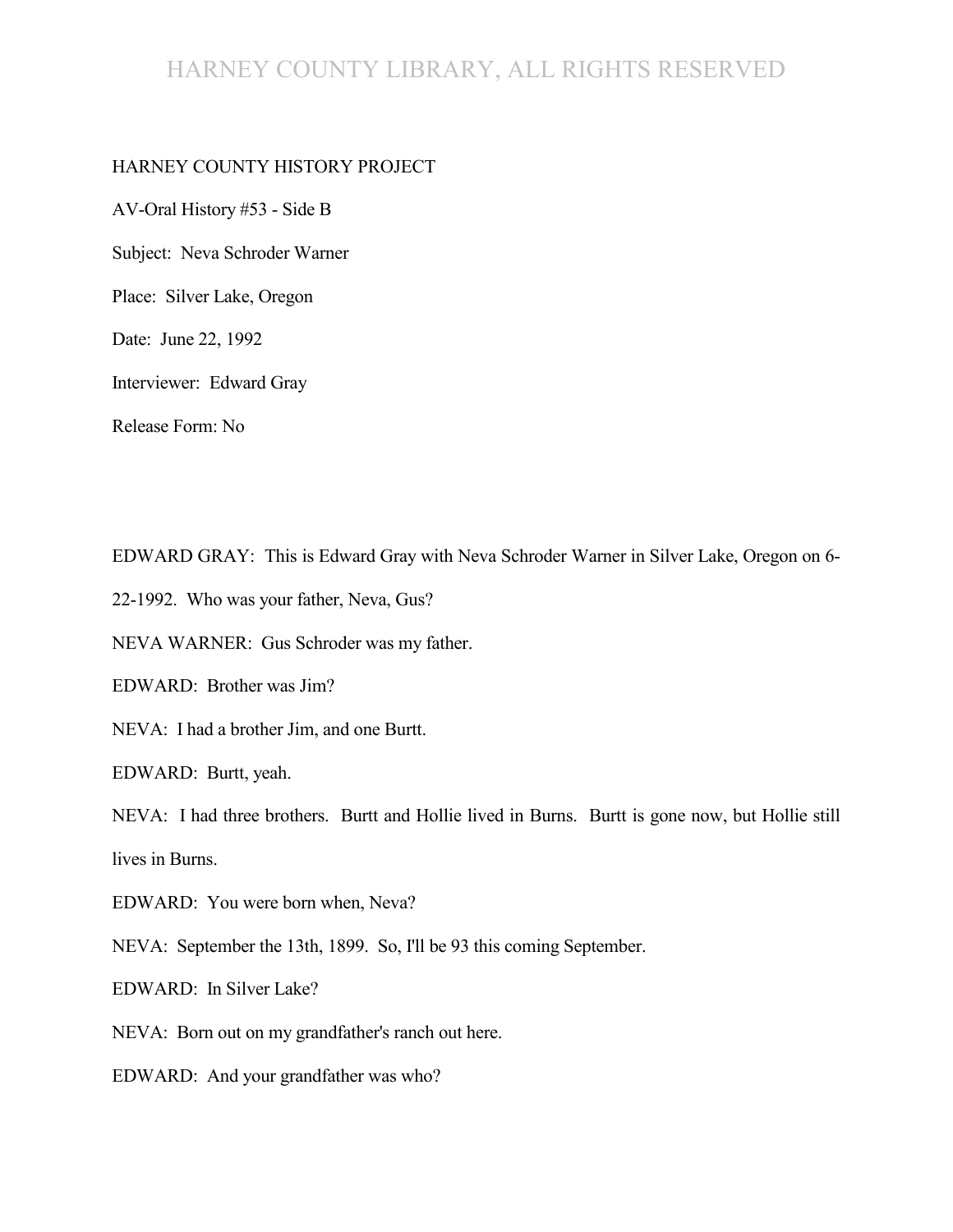NEVA: His name was Jim Martin, James Martin.

EDWARD: James Martin. 1899.

NEVA: Uh huh.

EDWARD: You've seen a few changes, haven't you?

NEVA: Indeed, I have. Not only in the town, but in the weather and everything.

EDWARD: Well while you said weather, do you remember the '30's in this area?

NEVA: Oh, indeed.

EDWARD: Was it as bad?

NEVA: Lots of snow, and cold.

EDWARD: Cold? Was the summers, was it as dry?

NEVA: Oh no, it never has been dry in this country. We always had lots of snow. It wasn't anything for us to have three and four feet of snow. We had to plow our way around, and we didn't have paved streets in those days, you know. And there was snow that lasted, and things grew. But I've got a vacant lot out here that I haven't had a kid to mow it, last year and this year. ... year before, and this year there is nothing on it, it's that dry. Oh, it's awful dry around. The whole of Oregon is dry.

EDWARD: Wagontire is bad.

NEVA: I bet it is.

EDWARD: Bad. Did your brother Jim Schroder; he worked for Bill Brown. He was a buckaroo, wasn't he?

NEVA: Yeah, but I don't think he worked for Bill Brown.

EDWARD: You don't think he did? Did he ever mention it to you?

NEVA: Well, he has been gone ever since the 1950's, so how do you expect me to remember? Oh,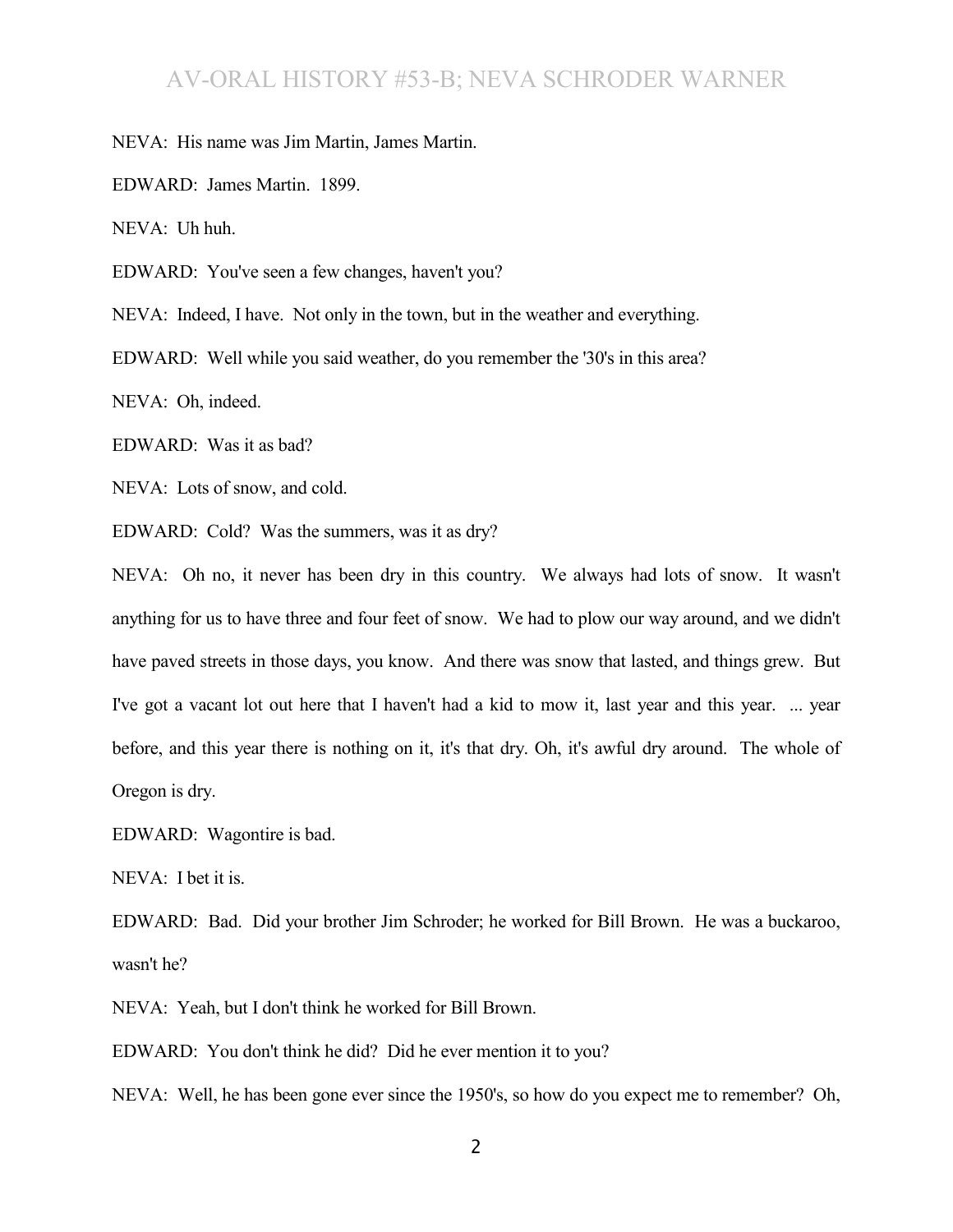not '50, he died in '56. He was 50 years old when he died, he had cancer. Well, he used to ride on the desert, he and Reub Long. You've heard of Reub Long?

EDWARD: Yeah.

NEVA: Did you know Reub Long?

EDWARD: No.

NEVA: He and Rube Long used to chase wild horses. But I don't think Jim --- I'll ask Hollie when I see him, but I don't think he worked for Bill Brown.

EDWARD: Yeah. Have you ever heard of Bill Brown?

NEVA: Oh yeah, I've heard people talk about him. But didn't he kill some of those guys out there? EDWARD: Yeah.

NEVA: Well, who was it he killed?

EDWARD: He shot John A. Overstreet, from Texas, a sheepherder on the east side of Wagontire

Mountain in 1886. April 9th, 1886.

NEVA: I knew he killed, well I think he was instrumental in some of those other murders out there too, wasn't he?

EDWARD: No.

NEVA: He wasn't?

EDWARD: No. Did you know Frank, or William and Jane Dobkins?

NEVA: Yes. That was Frank's parents.

EDWARD: Right. Did Jane go by the name of Elizabeth?

NEVA: Well, we always called her Mrs. Dobkins, so I don't really know.

EDWARD: Yeah.

NEVA: They lived in Paisley.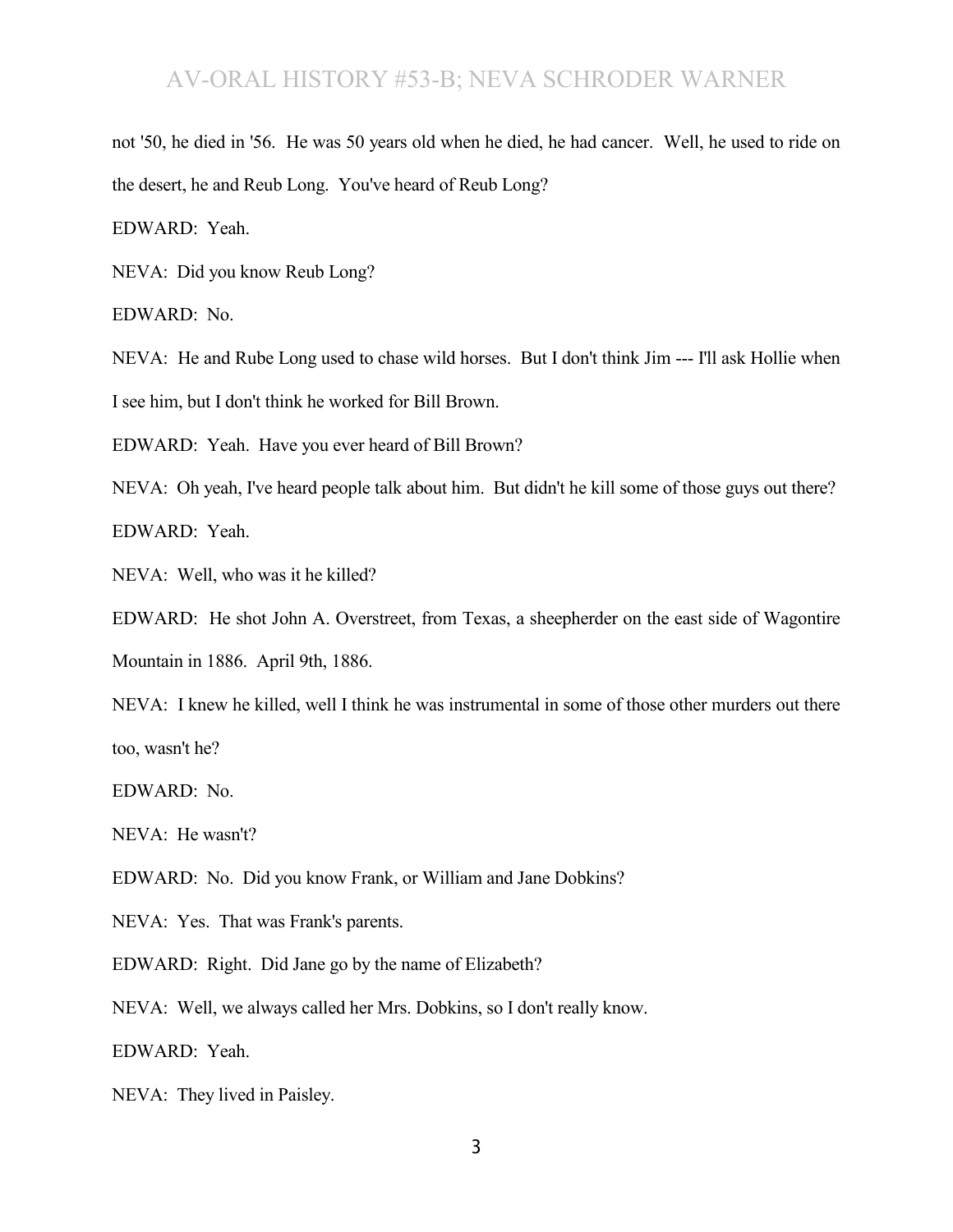EDWARD: Right.

NEVA: They had a ranch in Paisley, and they sold their ranch and then moved to town. I don't, I think they're buried in Bend ---

EDWARD: Paisley.

NEVA: In Burns. Of course, when Frank died, they went and they buried him then. We went from here to his funeral.

EDWARD: You went to Frank Dobkins funeral.

NEVA: I sure did. He was married to my mother's sister.

EDWARD: Myrtle or Florence?

NEVA: Florence, Florence. Years ago, and they separated. And then she owned the ranch over here by the Lane Ranch. And she sold her ranch to the Lanes, to Bill Lane, and they separated. And he took his cattle and he moved to the desert. Now that might have been at about, about '35, I think. Now I'm just guessing, I don't know for sure, but about that anyway.

EDWARD: What --- let's back up a little, Neva, because this is real important. Frank Dobkins was married to Florence ---

NEVA: Payne.

EDWARD: Lane?

NEVA: Payne.

EDWARD: Payne.

NEVA: P A Y N E, Payne.

EDWARD: P A Y N E.

NEVA: Frank Payne, and they lived in Lakeview. And he was, what was he county clerk, I think. They separated, divorced.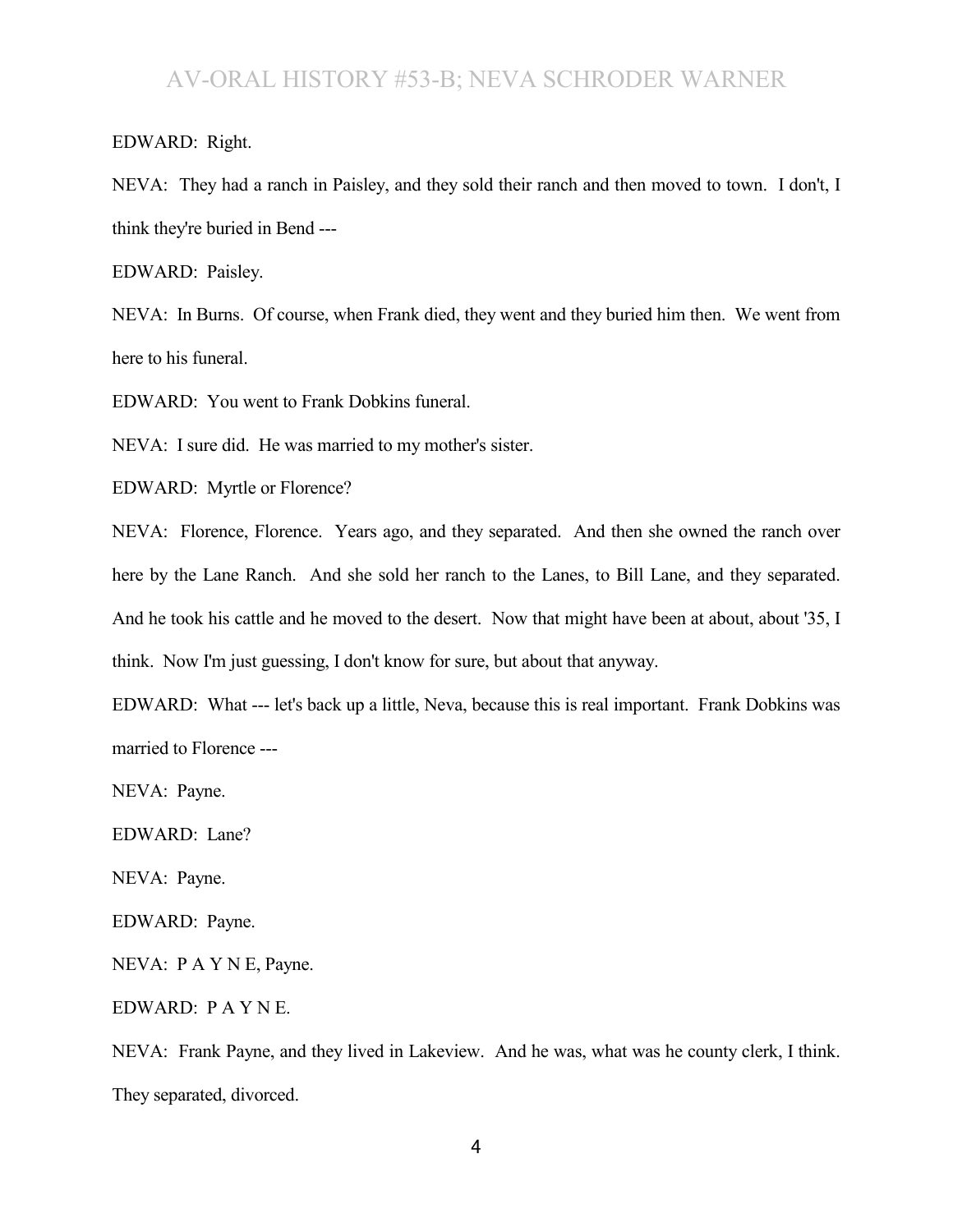EDWARD: Now Florence was who? Your ---

NEVA: She was my mother, my mother's sister. And their name was

--- Jim Martin was my grandfather. And Ida Schroder, Armond Schroder or Martin Schroder, and

Florence Martin Dobkins were sisters.

EDWARD: Okay. Now who did Frank Dobkins marry?

NEVA: He married Florence.

EDWARD: Florence.

NEVA: Florence Payne.

EDWARD: Payne.

NEVA: He was her second husband.

EDWARD: All these guys are related out here. (Laughter) Every-body married everybody out here.

NEVA: No, not quite.

EDWARD: No. So, Frank Dobkins --- do you know when he married Florence Payne?

NEVA: Well, I'd make a guess about 1910, I'm not sure.

EDWARD: 1910.

NEVA: Because he was --- my grandfather died in 1912, and they were married then. They had been married awhile. And I know that Florence and Frank weren't together when grandfather passed away, and he died in January 1912.

EDWARD: Did Florence and Frank Dobkins; did they ever have any children?

NEVA: No. She never did have any children at all.

EDWARD: Okay. Did --- and then when did Frank and Florence get divorced, do you know? '35? NEVA: Well, I think ---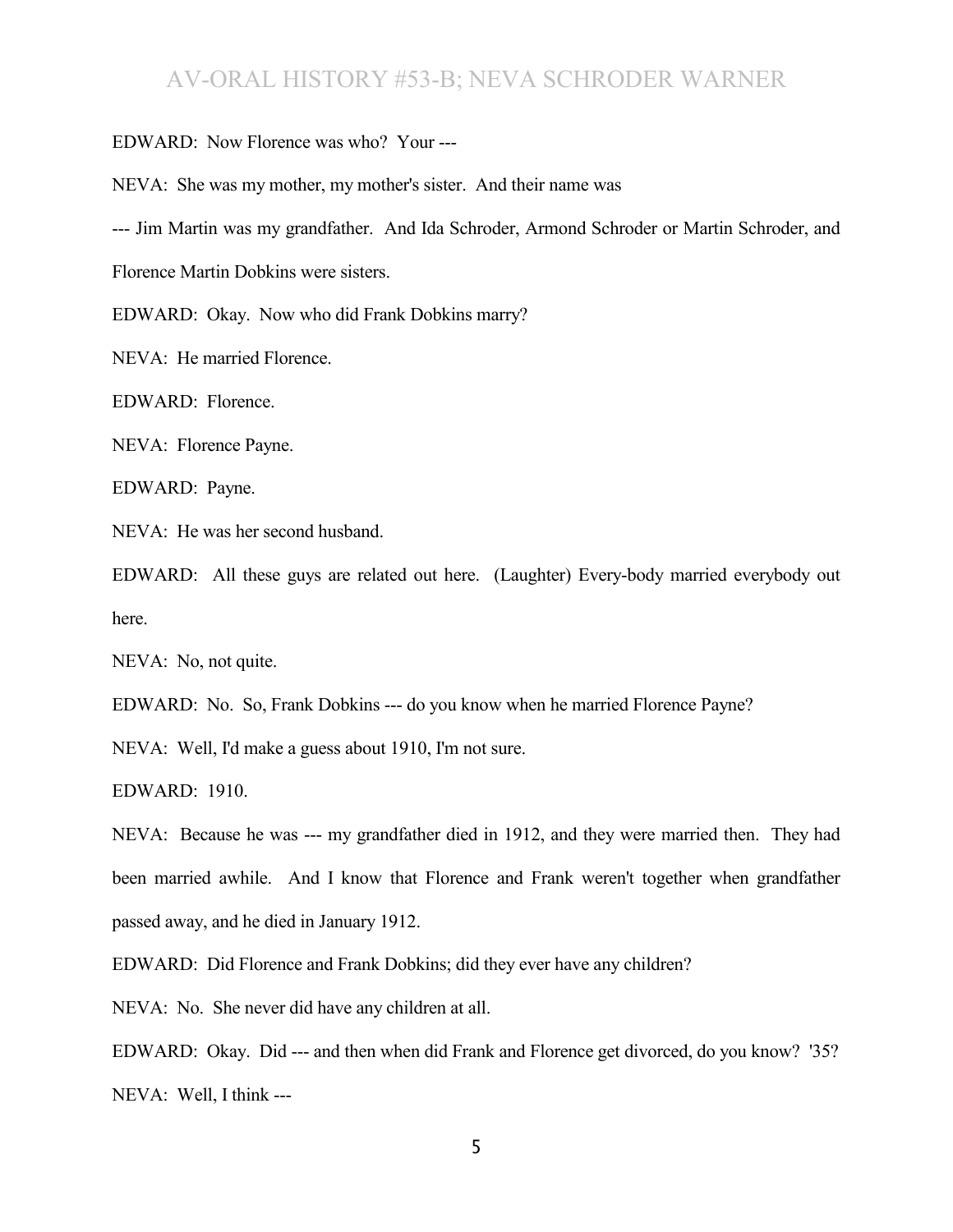EDWARD: Right in there someplace?

NEVA: --- about that because he moved, when they divorced, he moved his cattle to Wagontire, or to Burns, wherever it was.

EDWARD: Yeah, Wagontire.

NEVA: Wagontire.

EDWARD: Did Frank --- where did Myrtle Lane come from?

NEVA: Well, Myrtle Lane was married, Myrtle Lane was married to Jim Lane, and he was a blind man. See they had two children and they lived on Summer Lake for years, several years. And of course, she left him, and she went to the valley and was gone for a while. Then she came back, and I think, I think she lived, yeah, she lived out in that country, out in Wagontire-Burns country.

EDWARD: Yeah, a very short time.

NEVA: Not very long, then they were divorced. No, no, they were still married when he was killed.

EDWARD: Now they have a son named Bill Lane.

NEVA: Well, that's, his father was Jim Lane, the blind man.

EDWARD: Jim. I'm going to see Bill Lane Wednesday.

NEVA: He lives in Lakeview.

EDWARD: Yeah. Going to see him Wednesday.

NEVA: He can tell you when his mother married Frank, I'm sure.

EDWARD: Okay, to back, did you ever meet; you met William and Jane Dobkins?

EDWARD: Oh, I knew them; I was in their home many times.

EDWARD: What kind of people, what were they like?

NEVA: Well, they were just old people to my estimation.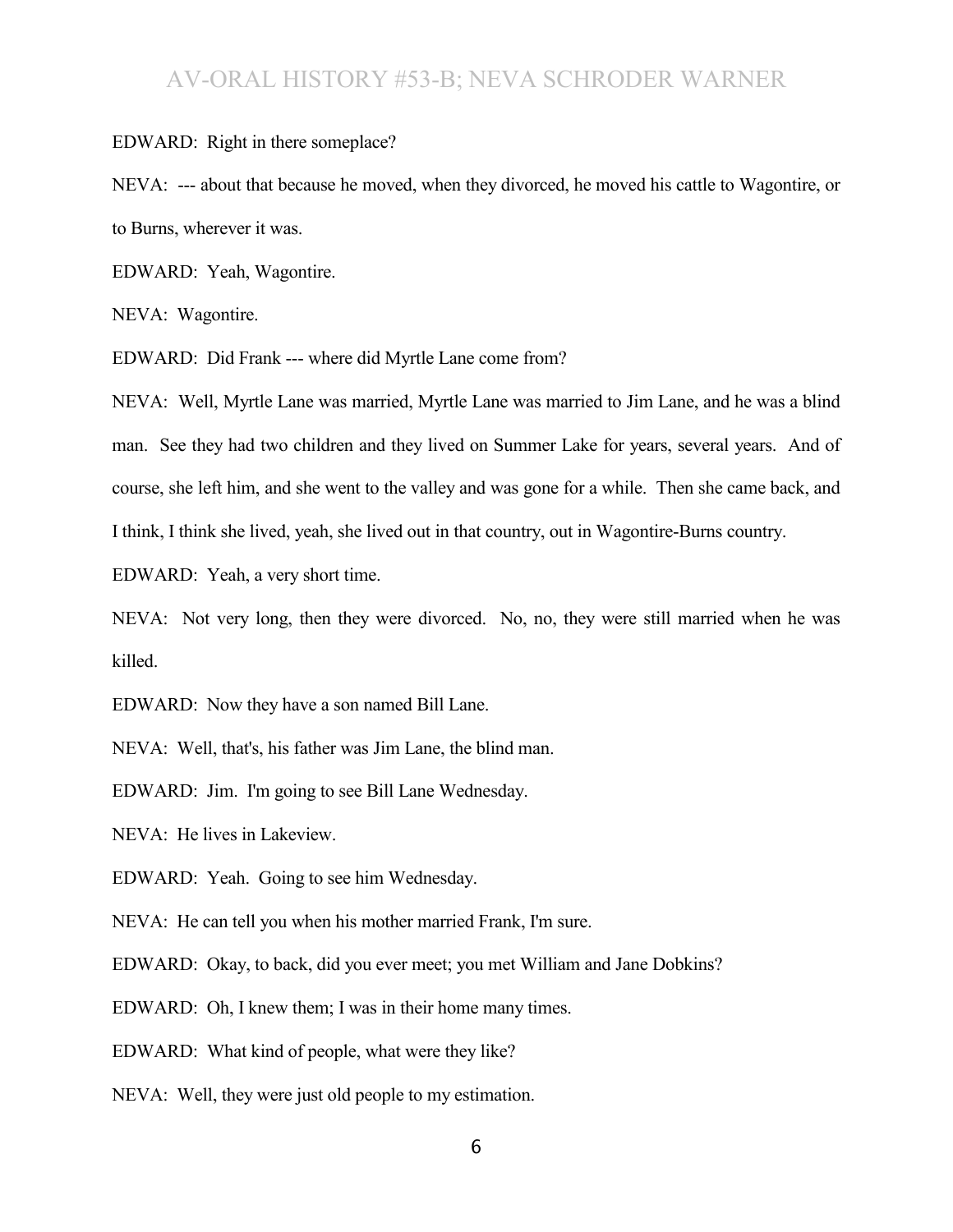EDWARD: Just old.

NEVA: But they were nice people. I think they had lots of friends; they were friendly. I think they were nice people; I really do.

EDWARD: William Dobkins died in 1935. I have no idea when Jane Dobkins died, none. She was alive in 1940.

NEVA: I don't know when she died either, but I'm sure they're both buried in Paisley.

EDWARD: We'll find out because I'll be going to the cemetery.

NEVA: Cemetery, uh huh.

EDWARD: Did you ever meet Emma Dobkins?

NEVA: Emma Dobkins. Oh yeah, that was Frank's sister.

EDWARD: Right.

NEVA: Frank's sister. And I think there was just the two of them, just Frank and Emma.

EDWARD: Now, well back up a little. Do you remember another sister?

NEVA: Maybe there was two sisters, but Emma is the only one that was ever in Paisley, to my knowledge.

EDWARD: Georgia.

NEVA: Georgia was the one instead of Emma. Georgia was the one that was in Paisley.

EDWARD: Right.

NEVA: She came up there and stayed with her folks for a while.

EDWARD: You never herd of Emma Dobkins?

NEVA: Yeah.

EDWARD: You have?

NEVA: She was the sister, which I --- I didn't know her at all, but I've just heard of her. She never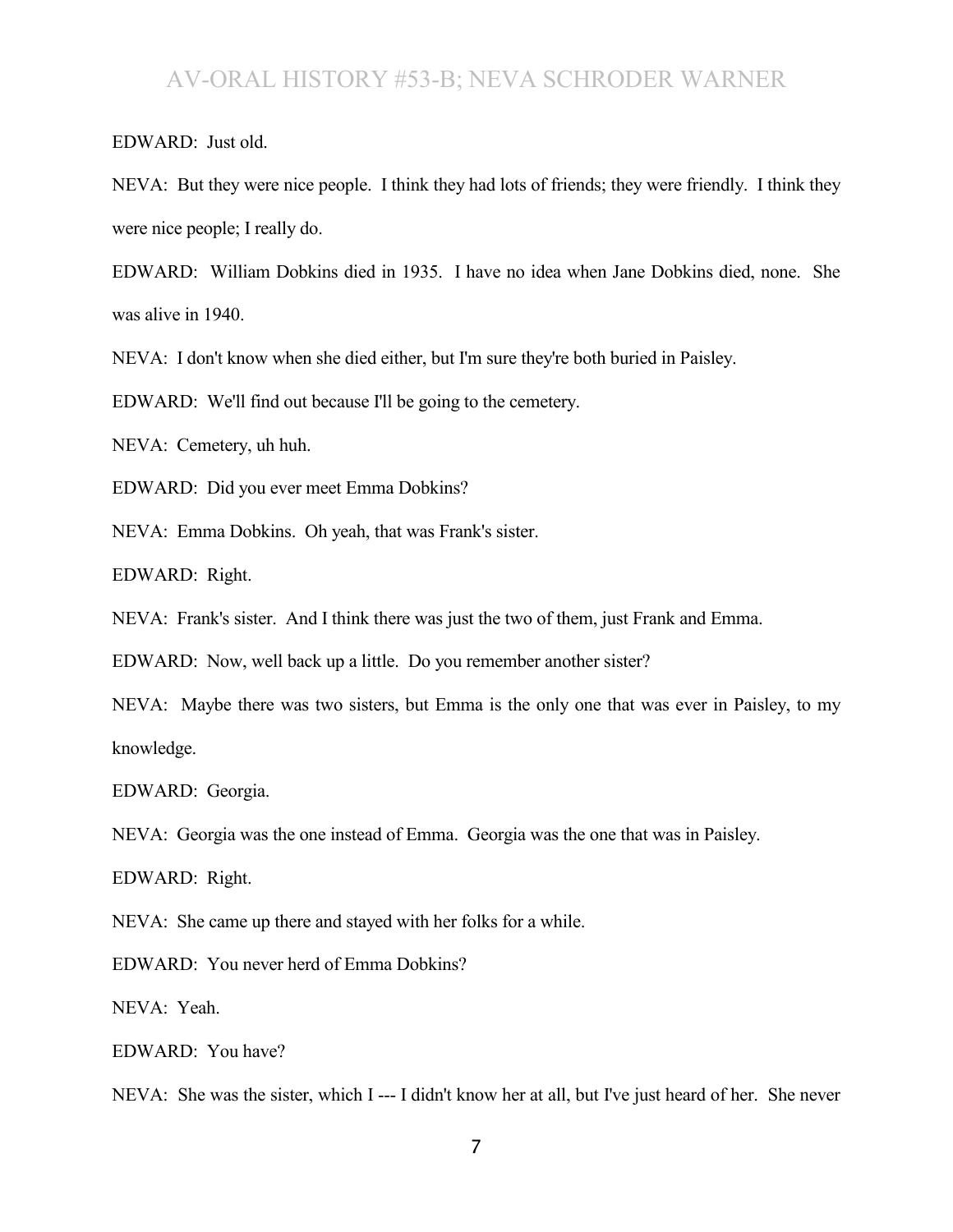lived in Paisley.

EDWARD: Damn. Emma Dobkins was born in 1880.

NEVA: 1880.

EDWARD: She died in Lane County, March 2nd, 1910.

NEVA: She did?

EDWARD: Not a thing written about her.

NEVA: Oh.

EDWARD: Either in the Silver Lake paper, the Lakeview paper, or the Eugene paper.

NEVA: I --- was she ever married?

EDWARD: Let me ask you something else first. You remember R. B. Jackson?

NEVA: Oh yes. He taught school here in Silver Lake. But of course, I was just a child when he was here.

EDWARD: Did you ever hear anything of R. B. Jackson and Emma Dobkins, any troubles between them?

NEVA: No. Well, was she in this country? Did she ---

EDWARD: For a very short period of time.

NEVA: Georgia lived in --- well I think she lived in Paisley with her parents for a while. But she married, she was an old maid when she married and moved to ---

EDWARD: Lake City.

NEVA: --- Lake City, yeah.

EDWARD: Died there in 1964.

NEVA: Did she?

EDWARD: Okay. I generally let you guy's talk. Well, we got a problem here.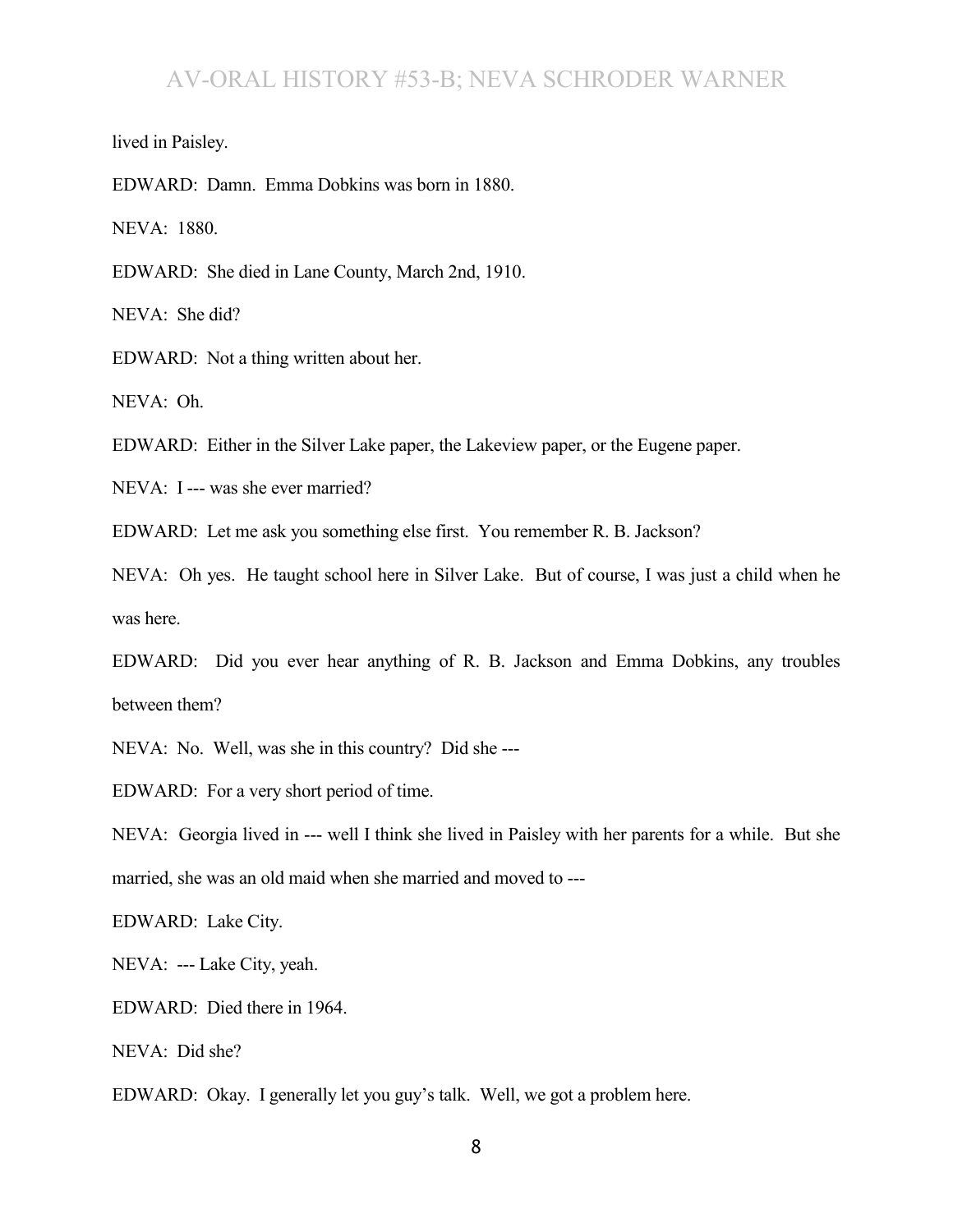NEVA: You got that on now?

EDWARD: Emma Dobkins --- did you happen to know Vera Addington? Remember Wagontire Post Office? That's a long ways away. Well, their parents had the Wagontire Post Office from 1919 to 1931, and she lived over there. She lives in Klamath Falls now. She said

--- now I can't prove this, I won't write it unless I can prove it, that R. B. Jackson raped Emma Dobkins. R. B. Jackson was sent to the state penitentiary. Did you know that?

NEVA: Yes, I knew that. And he was a very mean schoolteacher. I guess he whipped the kids with a ruler. He was a --- but I've heard people talk about him. Of course, that was before --- I was just a child when he taught school here.

EDWARD: You were getting up there.

NEVA: You know what years he taught school?

EDWARD: About 1908.

NEVA: Well, that's the year --- no, I know he wasn't teaching here in 1908, because 1908 was when I started to school, and the Carriages were teaching here then.

EDWARD: Oh, excuse me, excuse me Neva. He was the Lake County School Superintendent in 1908.

NEVA: Oh.

EDWARD: So, it must have been before that.

NEVA: Yeah, it was before that.

EDWARD: He was the Lake County School Superintendent. Can you believe that?

NEVA: Yeah, I believe it.

EDWARD: And then he started this bank and store down in Paisley in 1910 with a bunch of other guys.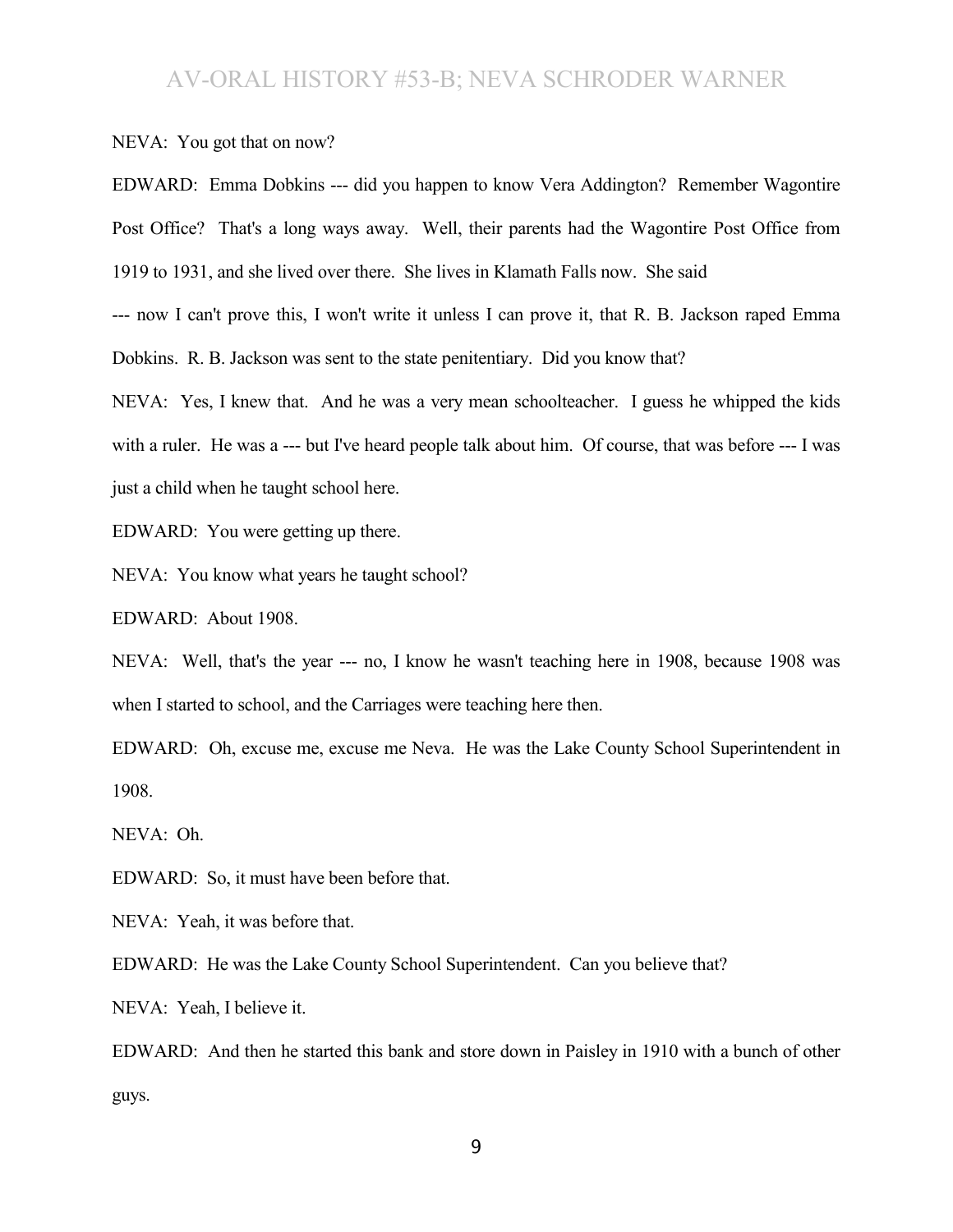NEVA: Oh.

EDWARD: Then he moved to Wagontire in 1916. Now, here is the problem. Vera Addington knew all these people.

NEVA: Well, it's funny that --- she was postmaster when?

EDWARD: 1919 to 1931, at Wagontire.

NEVA: Because in 19---

EDWARD: And after that it was ---

NEVA: It was, '31, oh no that was before --- I was appointed post-master of Silver Lake in '34.

EDWARD: You were postmaster forever.

NEVA: 42 years.

EDWARD: Forever. Yeah, oh '34.

NEVA: So that's why I didn't remember her.

EDWARD: Yeah, they left Wagontire in 1934. The Woltens [Eunice Wolter] took over the Wagontire Post Office. Woltens, W O L T E N S. Anyway, Emma

--- I hope her gravestone is down there. I don't know if it is or not. She --- Vera said that she committed suicide.

NEVA: Now I didn't know that.

EDWARD: But very few people know that there was an Emma Dobkins. I got a picture of her.

NEVA: Well, you know, I knew Dobkins had this boy and two girls, and Georgia was the girl.

And she spent quite, some of the time with her parents.

EDWARD: I can't figure this Emma, I don't know what happened to her, I don't know. I know she died in Lane County, that's all. The Dobkins, what kind of guy was Frank Dobkins?

NEVA: Well now I ---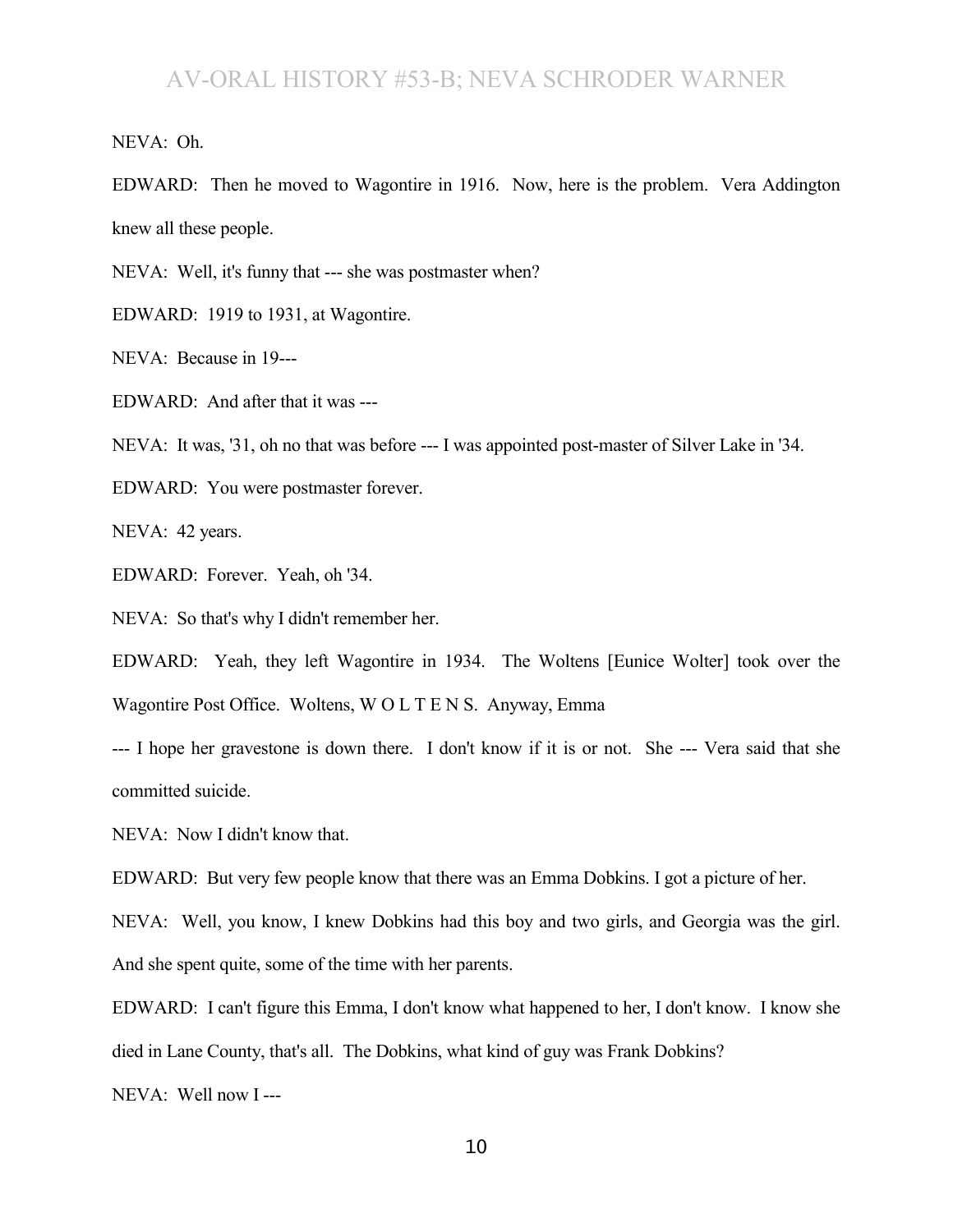EDWARD: You can say the truth, anything, they're all dead.

NEVA: Well, I --- he was --- I think Frank was kind of hotheaded, but he was a good guy. I thought a lot of him, I really did.

EDWARD: Well did it surprise you when he was murdered?

NEVA: Well, I don't know that I really was surprised, because there was a lot of trouble at that

time out there. See the Bradleys were murdered out there. So no, I don't think I was surprised.

EDWARD: Did you expect that would ever happen, Neva, out there?

NEVA: Oh, I never gave it much of a thought, really.

EDWARD: Yeah. Did --- you've talked to Frank Dobkins before, haven't you?

NEVA: Have I talked to him?

EDWARD: Yeah.

NEVA: Well, he, yeah, they were in --- I was in their home a lot, and they were in my home. In my folks, a lot of times.

EDWARD: Was that Frank and Florence?

NEVA: Uh huh.

EDWARD: Now want to go back, Florence was your sister?

NEVA: She was my mother's sister.

EDWARD: Mother's sister. Relatives --- whew. I have a tough time with relatives. Did --- was Frank good with kids?

NEVA: Pardon.

EDWARD: Was Frank Dobkins good with children?

NEVA: I think he was --- of course my brothers were small then, I think he was good to the kids, really.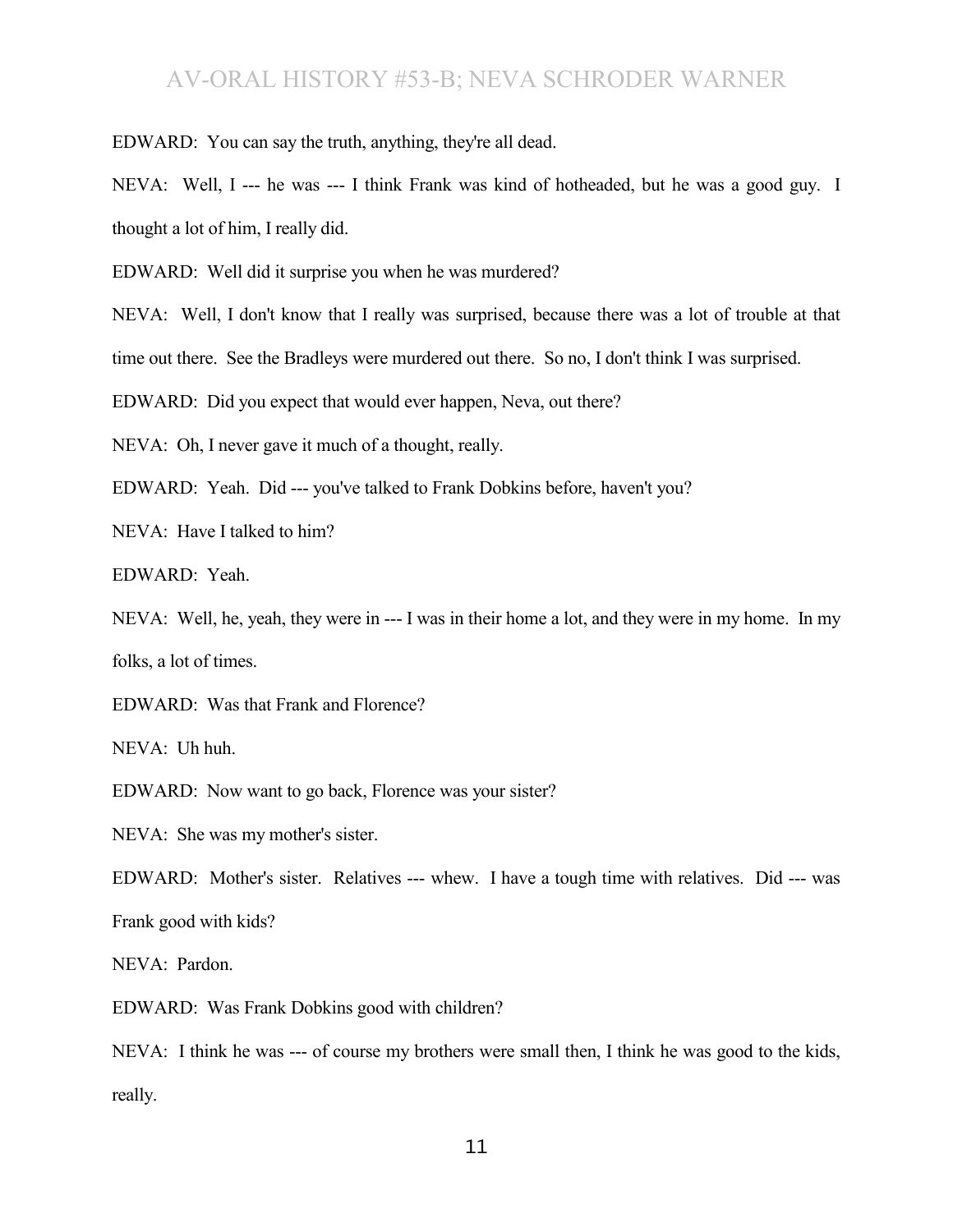EDWARD: Well, what would cause somebody to shoot the guy? Was he pretty --- he must, did he

get pretty mad pretty easy, or just hot-tempered?

NEVA: I think Frank was kind of hot-tempered, he really was.

EDWARD: Did he get along well with his father?

NEVA: Well now that I don't know.

EDWARD: Yeah. Do you happen to have any photographs of him?

NEVA: No. But I think I have had, but I don't know where I would find them.

EDWARD: I've got one.

NEVA: Have you?

EDWARD: And it's not very good. It's out of a newspaper.

NEVA: No, I thought a lot of Frank, he was good to me. In fact, he offered to help me find ---

wanted to go on to school, but I just didn't think I wanted to borrow money to go to school on.

EDWARD: Was he a hard worker?

NEVA: Yes, he was.

EDWARD: Was he a good horse rider?

NEVA: I think so.

EDWARD: What about Link Hutton?

NEVA: All I know about Link Hutton is just hearsay, because I didn't know the man at all.

EDWARD: He's not ---

NEVA: Well now Link Hutton is the one that killed one of the Bradley's.

EDWARD: Harold Bradley.

NEVA: Yeah.

EDWARD: And I will tell you for sure, and I've got tons of information, he murdered Harold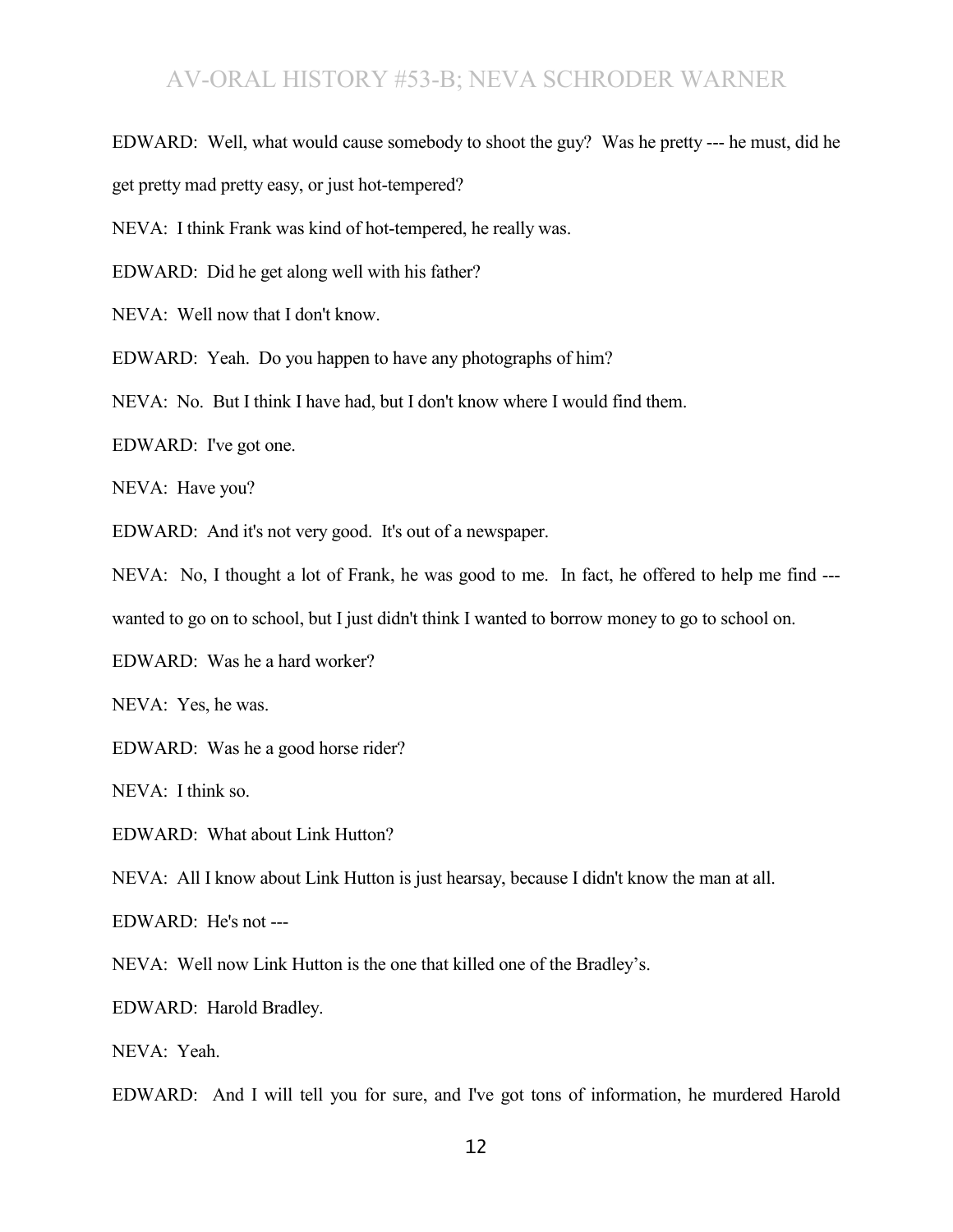Bradley.

NEVA: Oh, yes.

EDWARD: And got away with it. His trial lasted two days, Neva. And the jury was out two hours and four minutes, not guilty. I can't find the trial transcripts, but I have the coroner's verdict and everything else. Did you know Leona Hutton?

NEVA: I didn't know her personally, but I've heard of her.

EDWARD: What about Clarence Woodard?

NEVA: Oh yeah, I knew Clarence Woodard; he married a Silver Lake girl.

EDWARD: Clark.

NEVA: Nelda Clark.

EDWARD: Nelda Clark. Did you know that --- I got a hold of Clarence Woodard and Nelda Clark's son?

NEVA: Yeah, somebody told me not long ago, he's still around.

EDWARD: Maybe that was me. He lives in Norwalk, Connecticut.

NEVA: His name is Clark.

EDWARD: Clark, 72.

NEVA: He's 72?

EDWARD: He helped me; he sent me pictures of his father, Clarence.

NEVA: Oh. He was born in --- oh he is 72?

EDWARD: He's 72.

NEVA: Same age as my son then, my son would have been 72 this coming fall.

EDWARD: 1918, or '20, somewhere, I can't remember.

NEVA: 1919.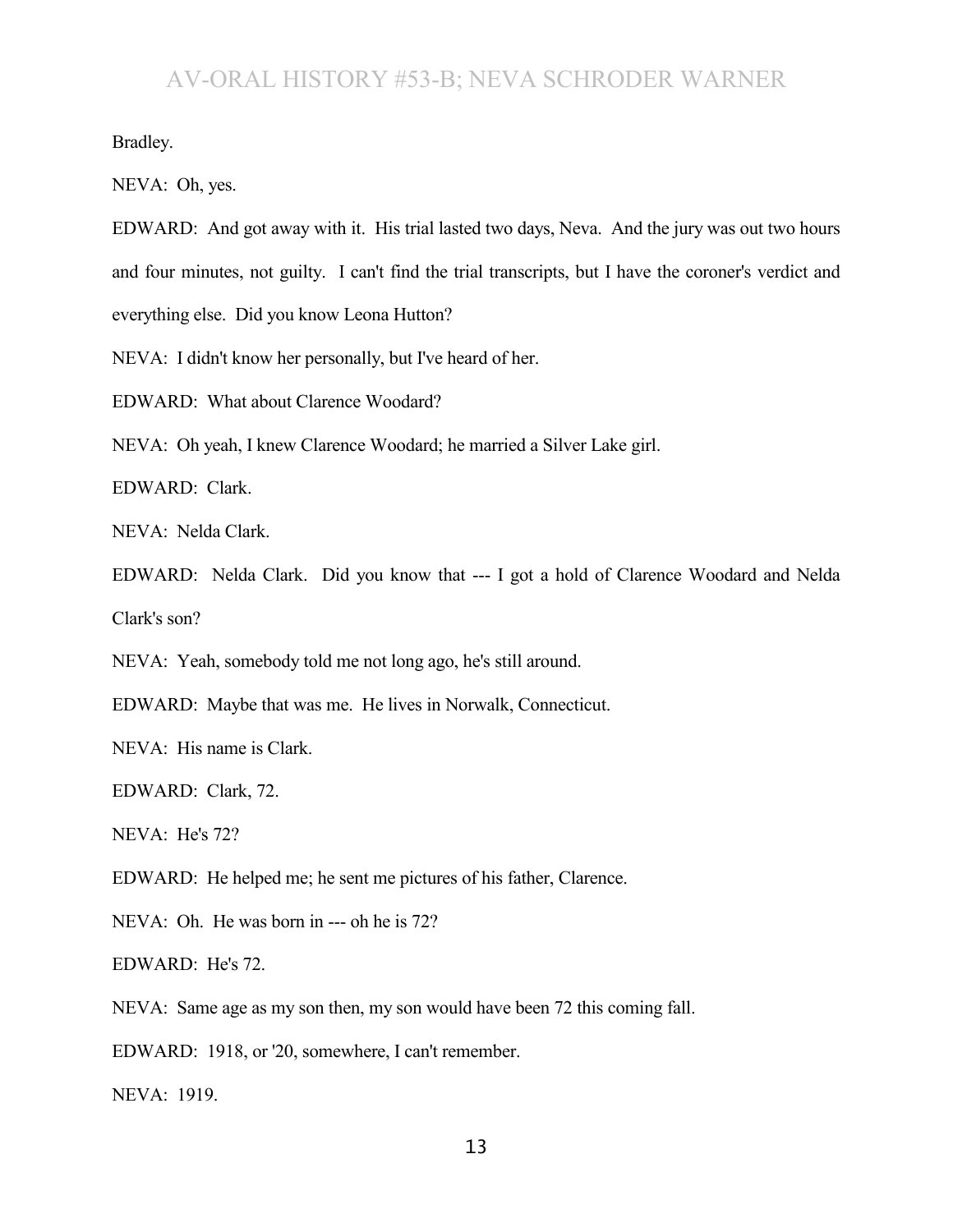EDWARD: '19.

NEVA: That makes 72.

EDWARD: What did you think of Clarence Woodard?

NEVA: Well, he, I don't know. They went to the dances, we went to the dances, all of us, you know.

EDWARD: Where did you go to the dances?

NEVA: Oh, we had an Odd Fellows Hall over here.

EDWARD: And old Clarence Woodard, and Slivers Emery probably?

NEVA: Oh yes, all dancing, all of them. See Clarence Woodard and Slivers Emery were in partners.

EDWARD: Right.

NEVA: For a long time.

EDWARD: Did you know that Slivers and Clarence bought the old Sam Hutton place on Wagontire?

NEVA: Uh huh.

EDWARD: You knew that?

NEVA: Yeah, I heard it.

EDWARD: Yeah, very few people knew that. They got it in 1925.

NEVA: Slivers' son lives here in town, Kenneth Emery.

EDWARD: Yeah, yeah.

NEVA: You talked to him?

EDWARD: Yeah. ... Russell. It's --- I don't know how to put this. Harold --- I mean Link Hutton thought that Harold Bradley was messing around with Leona Hutton.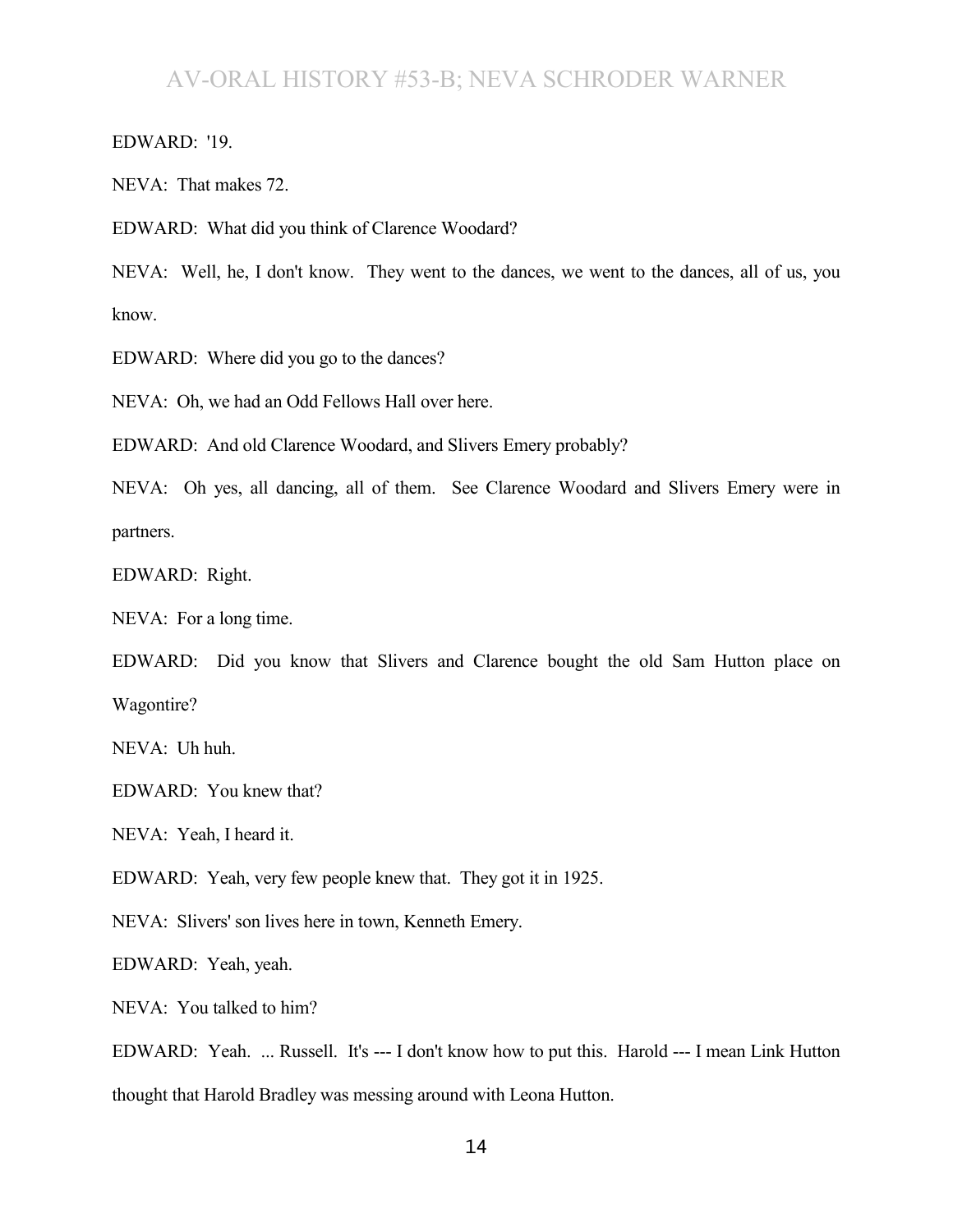NEVA: ... his wife.

EDWARD: It was Clarence.

NEVA: It was Clarence? It was? Well, I'm surprised at that.

EDWARD: Harold stopped by the Link Hutton house the night before the morning he was shot twice. I have ---

NEVA: He is buried down here in the cemetery.

EDWARD: Yeah, right. I've got all that coroner's report, and Leona Hutton's witness. R. B. Jackson was a witness. Honey --- Addington --- well it goes on, and on. When Link shot Harold Bradley at Link Hutton's house, which is still standing on Wagon-tire.

NEVA: It is?

EDWARD: Yeah. I'll show you pictures. And he, Harold stayed there that night, and he was running mail from Wagontire to Stauffer. And he got drunk, so he decided to stay the night. Now I don't think he got drunk. He left the Addington place, and the Addington's had the post office at Wagontire. He stayed over night at Link's house. Well, Link got up in the morning and shot him, killed him, murdered. Clarence was the guy that was madly in love with Leona Hutton. Because -- - whoops --- well this is Sam and Caroline Hutton's place --- this is Link Hutton's place. Here is the Addington place. It is about two miles in between each place. So, Harold went off from Addington's, Wagontire Post Office, went past them and Caroline's, where Clarence was staying -- that was a big house by the way. And over to Link's, and then he was going to go on over to Stauffer --- well it was too late at night, so he stayed here. Clarence was staying in this house, and the morning that Harold was murdered, Leona took off for the hills and hid out in various houses. Sammy Boyce, you ever hear of him?

NEVA: Oh, I knew Sammy Boyce.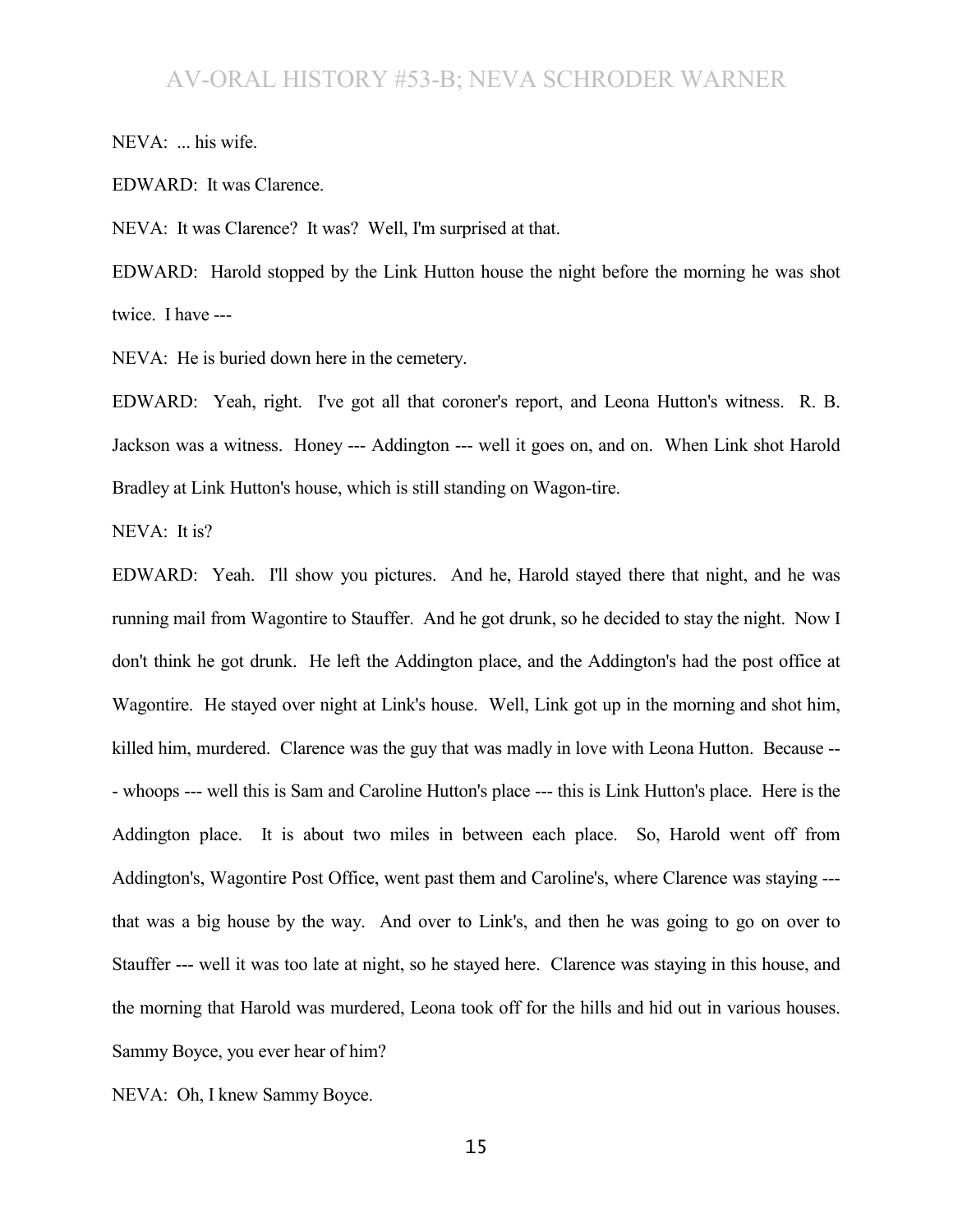EDWARD: Hid in Sammy Boyce's attic for two days. Hid in Jackson's place for a week. And finally ended up marrying Clarence down in Arizona in 1927.

NEVA: Oh, she married Clarence?

EDWARD: Yeah, 1927. She died in 1958. Clarence Woodard died in Alturas, California in 1964. NEVA: Well ---

EDWARD: Poor Harold was just caught in the middle of all of this. It was Leona Neasham, was her maiden name, Miller, Hutton, Woodard.

NEVA: Well, there you see that, a lot of that nowadays, marrying two or three times, or four.

EDWARD: Oh yeah. Did you know if Clarence --- now be honest Neva, it don't, you know, ever stole horses?

NEVA: Oh no, I don't know that.

EDWARD: Did you know Punk Robertson?

NEVA: Yes, I've seen him, but I didn't personally know him.

EDWARD: Did you know that Punk Robertson was sent up two times to the state penitentiary?

NEVA: I know that. And that was stealing horses.

EDWARD: Yeah. And he had a brother.

NEVA: What was the brother's name?

EDWARD: Oh ---

NEVA: I've heard his name.

EDWARD: I can't remember --- V. L. (Corrected to V. M. Brother William L. Robertson.) I know they were sent up in 1913, and Clarence is supposedly, was involved with that. And Bill Kittredge took Clarence in over in Klamath Marsh. And I know that Clarence Woodard worked for Bill Kittredge for 10 years at least.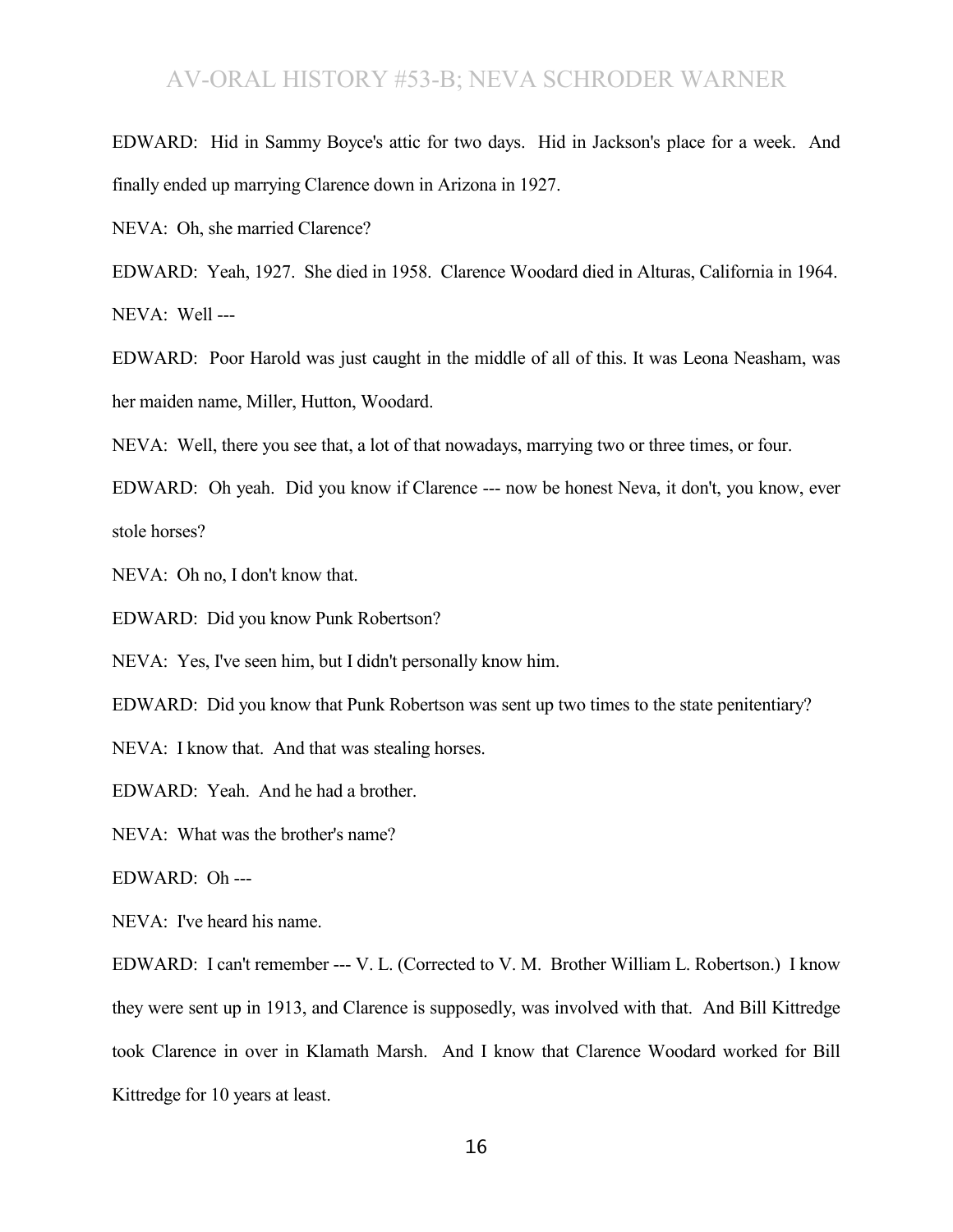NEVA: I knew he worked for him, but I didn't know how long.

EDWARD: And the deal was that he was supposed to, Clarence was supposed to shape up, because Kittredge had given him, guaranteed him a job and so forth. I asked Clarence's son, Clark, in Norwalk, Connecticut, and he said it was possible, but I don't know. I don't know. Anyway, Slivers Emery and Clarence Woodard bought the old Sam Hutton place here, 1,000 acres. Clarence took off; many heard that Harold was murdered, shot. Link Hutton was looking for him. He would have shot Clarence, you know, Link would have killed him. He would have killed Leona too.

NEVA: Why sure he would have.

EDWARD: Yeah. Well Leona took off for the hills, and hid at the Donovan place. Clarence heard about it, flagged the car down, went down to Lakeview and got the hell out of the country.

NEVA: He and Slivers Emery were in partners in the cattle business.

EDWARD: That's right.

NEVA: And he just walked off and left everything.

EDWARD: Left everything.

NEVA: And Slivers Emery had a good business and made some money.

EDWARD: You got it.

NEVA: Yes, I know about it.

EDWARD: And I have that documented through legal documents from the courthouse. Clarence said, the hell with it Slivers, it's all yours. Slivers turned around a year later, 1926, and this is what's mind boggling, sold all that 1,000 some acres to Dobkins. That's how Dobkins ---

NEVA: That's ... Now when was that?

EDWARD: 1926.

NEVA: '26, well he moved out there then before, earlier than I thought.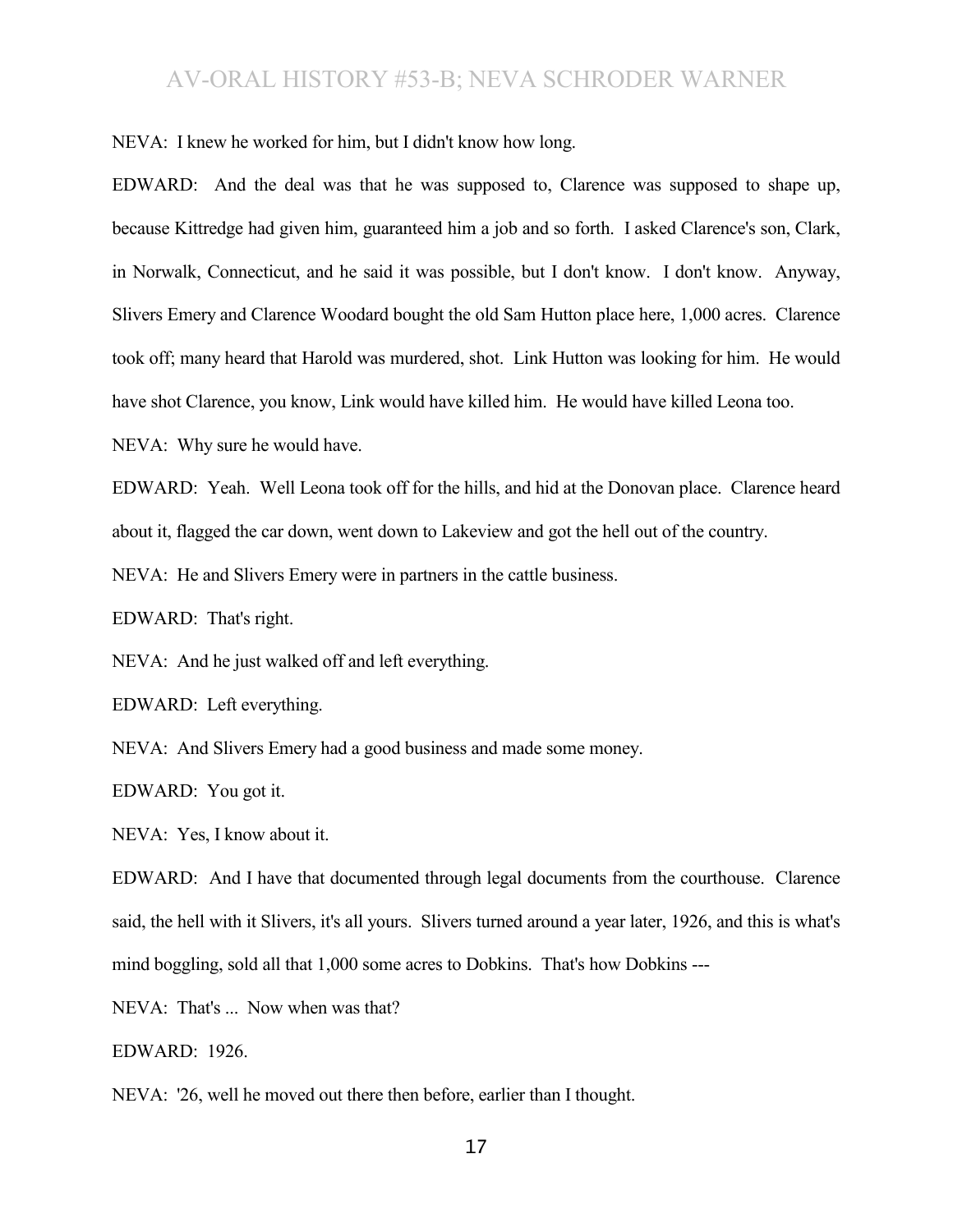EDWARD: Okay. But he also bought the Egli place on Wagontire. Bought that in 1919. Used to call it the Burnt House. Have you ever been on Wagontire?

NEVA: Yeah, I've been out there where the store and post office

--- or not post office, where that store is now.

EDWARD: Oh, but you haven't been on Wagontire?

NEVA: No, I've never been on the mountain. See my brother owned the Wagontire, where that little store is, at one time.

EDWARD: Yeah, right.

NEVA: No, I've never --- I've been there many times, but I've never been off of the highway.

EDWARD: Now I want to back up one more time. I've got to get this straight. Frank Dobkins married Florence Payne, your mother's sister?

NEVA: That's right.

EDWARD: Whew! In about 1910.

NEVA: About that. Like I told you a minute ago, my grandfather died in 1912, and I know they were married at that time.

EDWARD: And they were divorced sometime ---

NEVA: Well --- maybe I'm not sure, but anyway --- I just can't tell you for sure.

EDWARD: Yeah. Was it the '30's?

NEVA: Well, no, I believe it was before that.

EDWARD: Before that?

NEVA: Before the '30's.

EDWARD: I'm going to throw out a few more names for you. What about --- oh, I've got Florence. Oh, did you ever know Harold Bradley?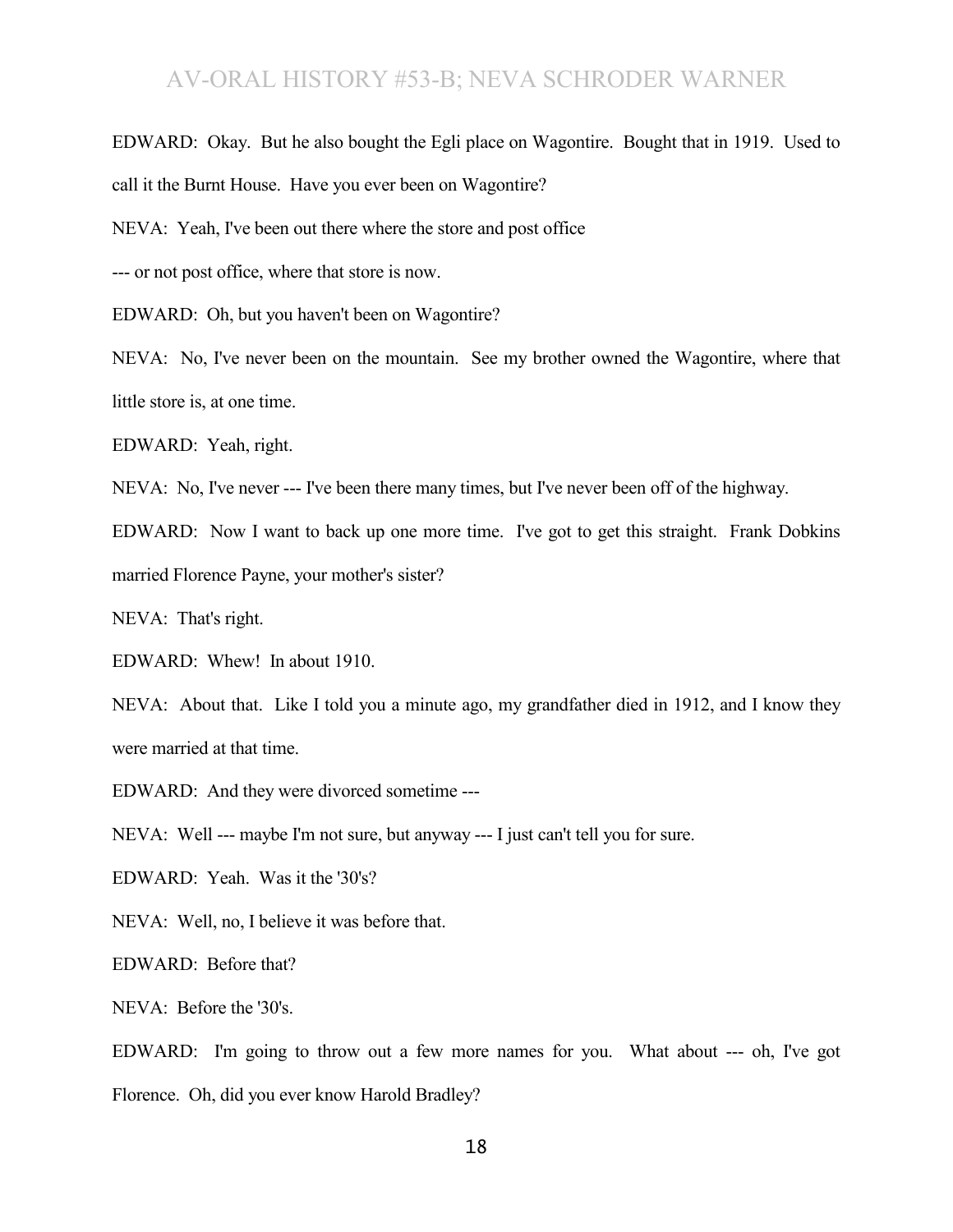NEVA: Oh, like I said I did. I knew the whole family. Oh, I think Harold was a good guy. He was born to ... but then he was a good guy. The whole family were --- even his father, they had a big family and didn't have anything.

EDWARD: Do you know --- well about Harold? What can you tell me about Harold?

NEVA: Well, I don't know, he never --- I think he helped with the family. Ira Bradley was his father.

EDWARD: Right.

NEVA: They lived here in town, they lived all around everywhere. They had a big family.

EDWARD: Eight of them.

NEVA: Ada Basey was his wife.

EDWARD: Ada Basey. I've got a lot of information. I'm going to bring in some pictures; you'll have a kick with. You probably haven't seen for --- years. Where, Neva, where did the Bradley's live when they were in Silver Lake, here in Silver Lake, do you know?

NEVA: Right over on the highway, over there where they've had a little house there, where that big gray house is with two stories. Just east of that red house there. They just had a little cabin.

EDWARD: It's not there?

NEVA: Oh no, its been torn down, and there is a house there now, a big house, and it is painted gray, two story.

EDWARD: Where that gray two-story house is, across from the school?

NEVA: Yeah, not straight across, but --- yeah.

EDWARD: But ---

NEVA: And that belongs to Kenneth Emery, that house.

EDWARD: But that's where the old Bradley cabin was?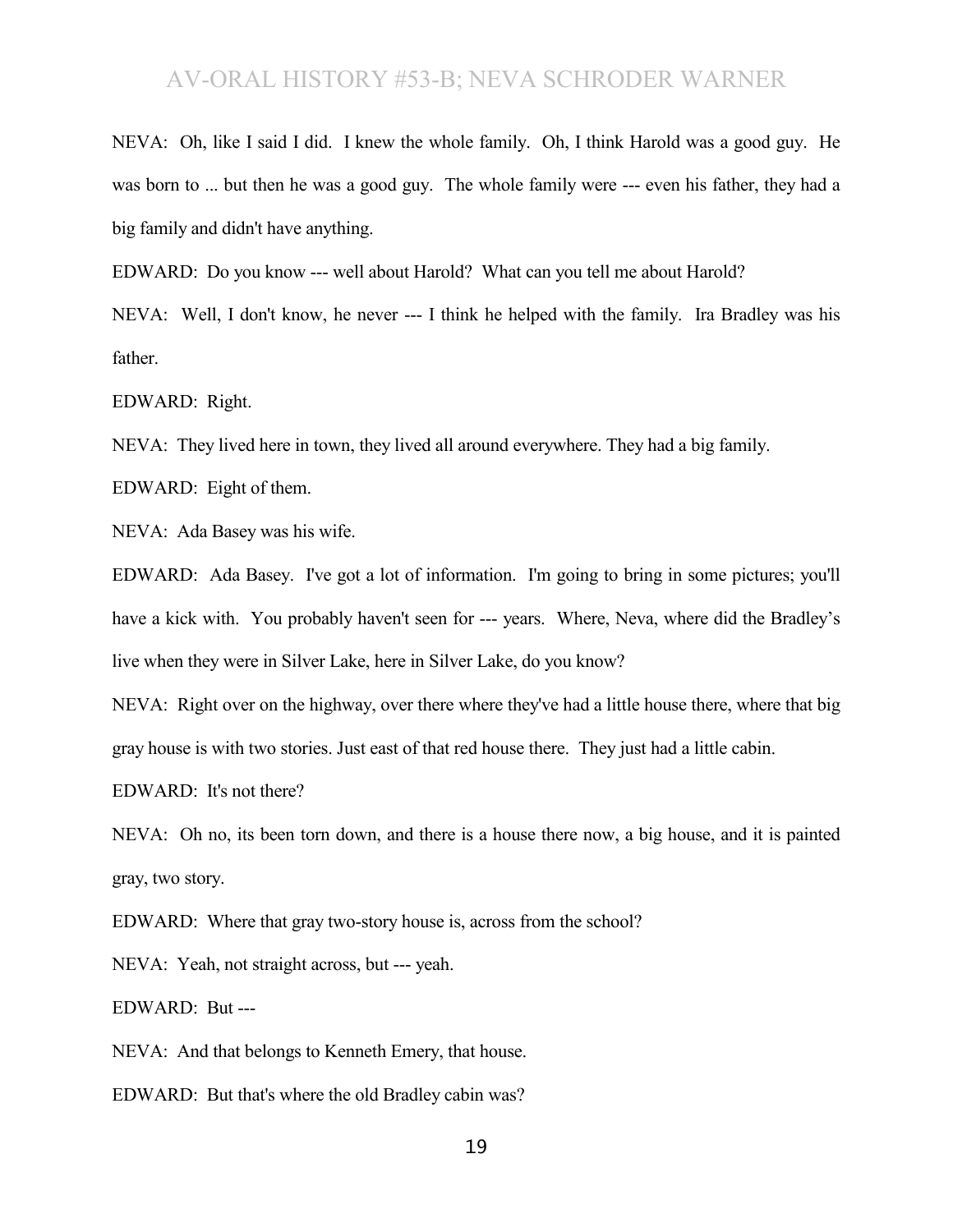NEVA: That's where they lived.

EDWARD: Darn. They had another place too, that Harold built. Maybe it was that place. Harold built a little cabin for the kids to go to school here in Silver Lake.

NEVA: Well, I don't know who built it, but then ---

EDWARD: God dang it, I wished that was still standing. Grace Bradley told me, or Grace Bradley Gowdy told me it wasn't standing anymore.

NEVA: Oh no, it's been torn down. Oh, its been torn down for years. And I think this house that Kenneth Emery built there, oh it must be not more than 20 years, or something like that. It's not an old house.

EDWARD: Shoot! Did you know Harry Arnold, of Wagontire?

NEVA: No.

EDWARD: What about Chester Randall?

NEVA: No.

EDWARD: Nope. Charles Comegys?

NEVA: No.

EDWARD: Okay. Well, that --- most of these guys were from Paisley. Let's back --- R. B. Jackson, you met him? Did you ever meet him?

NEVA: Well, I probably did, because my mother's sister went to school to him. And my mother lived here in town, so I probably, he's probably been at her house. But I can't remember him, of course, because I was just a young kid in those days.

EDWARD: You know that he was also found on Wagontire, dead?

NEVA: Yes, I heard that.

EDWARD: Coroner's report says suicide.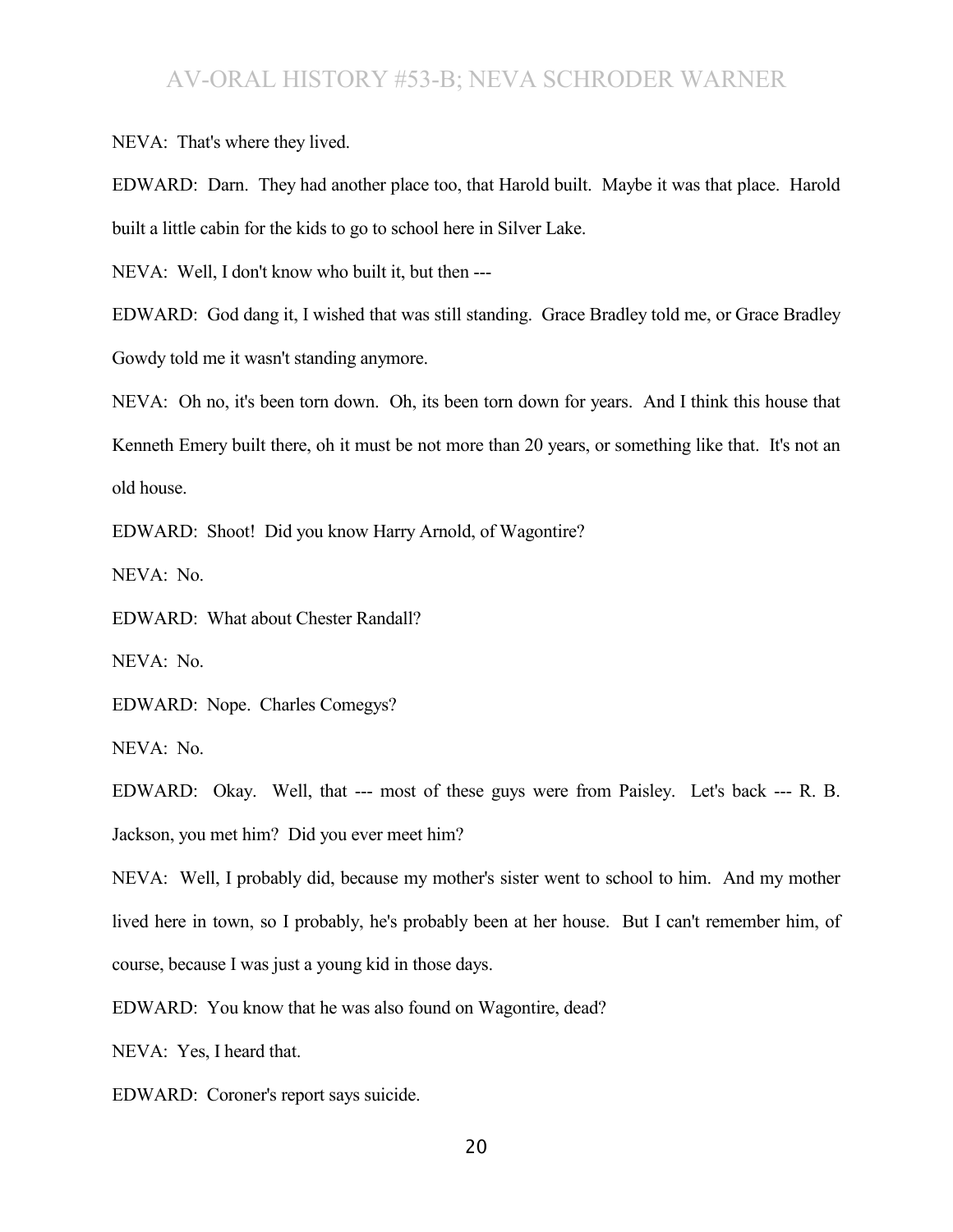NEVA: Well, that was always very doubtful, if it was suicide.

EDWARD: What did you hear?

NEVA: Well that somebody had killed him, that's all I ever heard.

EDWARD: You know who found the body, Neva?

NEVA: No.

EDWARD: You want to take a guess?

NEVA: It wasn't Frank Dobkins?

EDWARD: No. Him and Ray B. Jackson were kind of buddies, and then yet they weren't. Jackson put ---

NEVA: He must have been a lot older than Frank.

EDWARD: Not too much older, no. Frank as born --- I've got all that out there, I'll look that up. Link Hutton found Ray B. Jackson.

NEVA: Oh, he did? Well now maybe it was somebody suspicioned that it was him that killed him.

EDWARD: Yeah.

NEVA: I think that's what I heard.

EDWARD: Do you know if anybody put up James Daniel Burk to kill Frank Dobkins?

NEVA: Is that the man that killed Frank?

EDWARD: Yeah.

NEVA: No.

EDWARD: I've got pictures of him too.

NEVA: You really have been searching, haven't you?

EDWARD: Oh yeah.

NEVA: But isn't it kind of fun?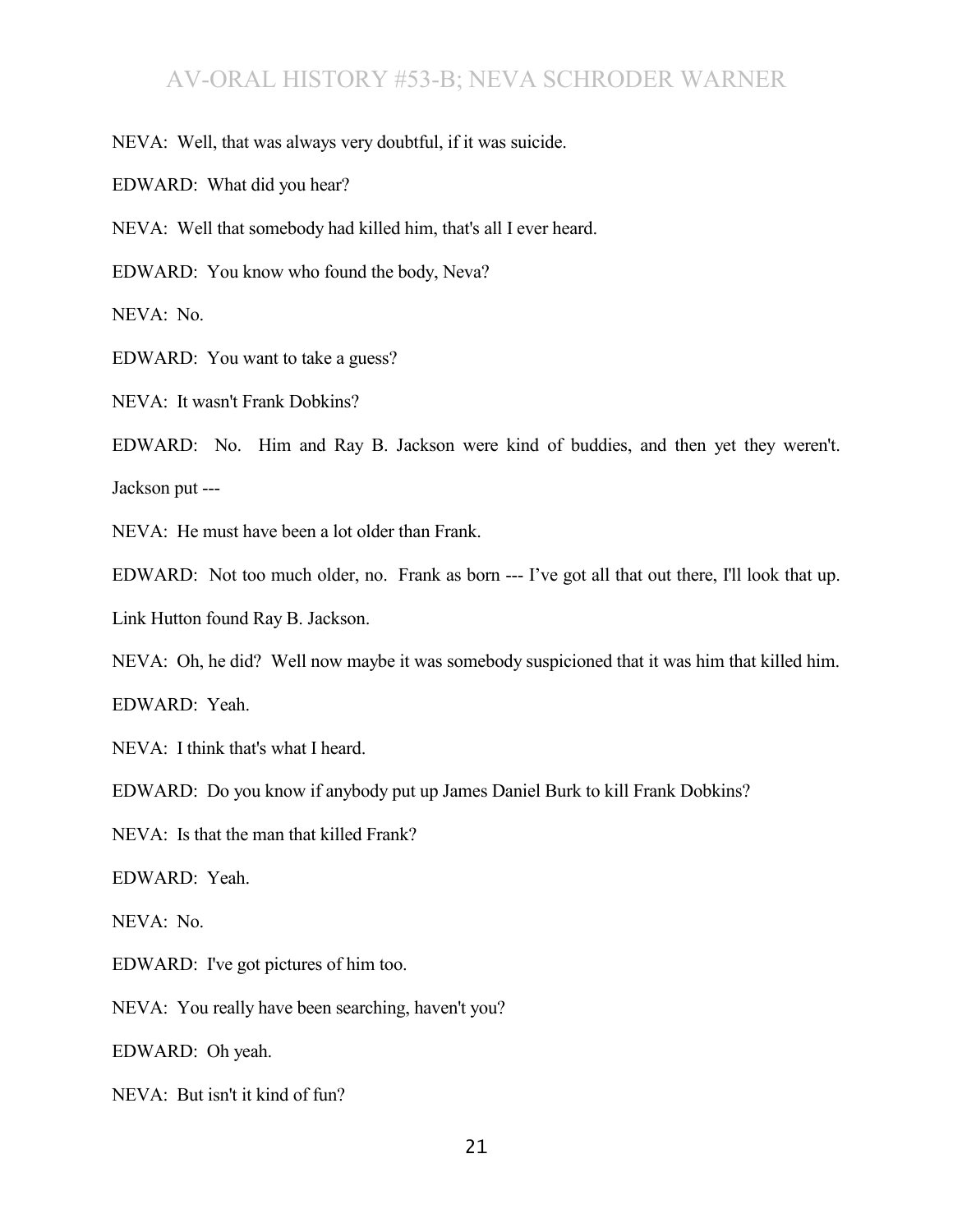EDWARD: Yeah. I love talking to characters like you. You got more knowledge than I got. NEVA: Oh, no.

EDWARD: You guys are a blast.

NEVA: There is a lot of it just hearsay with me too, you know. I --- it's not facts.

EDWARD: You knew Frank Dobkins though.

NEVA: Well, I'm telling you he was married to my mother's sister.

EDWARD: Yeah. Didn't --- never seen a mean streak in Frank Dobkins?

NEVA: I never saw Frank mean. Of course, then maybe --- I do know he was hot-tempered, and

got mad pretty bad, would get mad. But

--- Has it been reported that he had a mean streak?

EDWARD: Oh yeah.

NEVA: Oh, I didn't know about that.

EDWARD: Yeah, a lot of ---

NEVA: But then he could have been on his better disposition when he was around the family too, you know.

EDWARD: Yeah. Yeah, he was known to be a little hotheaded.

NEVA: Well, I knew he was hotheaded.

EDWARD: And he, his demeanor was sometimes very mean, or a lot of people said he was just a little guy trying to play a big guy.

NEVA: Oh.

EDWARD: They said a lot of things about him, a lot of people. But most people liked him, I mean he was an all right guy, you know.

NEVA: Well, I liked Frank, I liked --- like I say, he was nice to me.